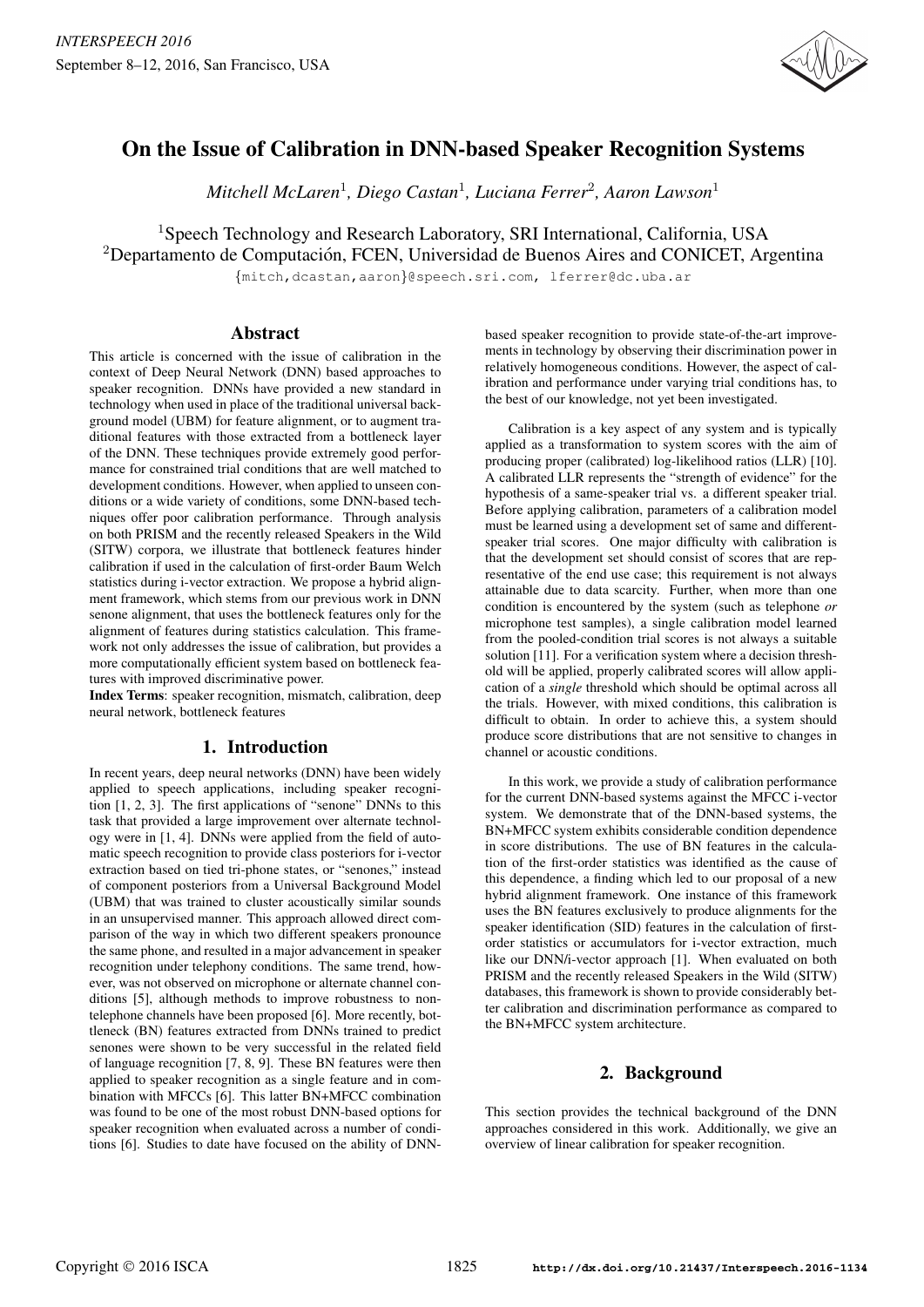#### 2.1. DNNs in Speaker Recognition

The successful application of senone DNNs to speaker recognition has focused on the i-vector framework [1, 2, 3]. Specifically, the DNN has been used in one of two ways: to extract bottleneck features (BN) as input into the traditional UBM-based i-vector framework [7, 11], or in a DNN/i-vector approach in which the posteriors of the output layer of the DNN are used to align an alternate set of features — hereafter referred to as SID features — in the calculation of the first-order Baum-Welch statistics [1].

The traditional i-vector framework, as it was proposed in [12], used a single feature to extract both the alignments and first order statistics. Specifically, a UBM was first trained to cluster MFCCs into unsupervised clusters. Then, posteriors for SID feature alignment were generated by simply decoding the feature through the UBM. This architecture provided major advancement on prior technology, namely joint factor analysis [13], and has since been widely adopted in the community.

Recently, the role of the UBM was replaced in the DNN/ivector paradigm to provide major improvements, particularly in telephone-based speech [1]. In this paradigm, the DNN was trained to predict senones (commonly used for automatic speech recognition). The senone posteriors (with silence senones removed) were then used to replace UBM component posteriors when aligning SID features during statistics calculation. This provided a means of directly comparing the way two speakers pronounce the same phone from the same relative point (a supervised senone) of the analogous UBM, instead of from a cluster learned through unsupervised clustering of acoustic sounds.

More recent was the application of BN features extracted from a DNN to the task of SID [14]. This application was motivated by the significant benefit derived from these features in the field of language recognition [7]. Bottleneck features can be considered a phonetic representation from the DNN that is extracted as a set of linear activations from a hidden layer with a relatively small number of nodes compared to alternate layers (80 compared to 1200 in this work). These features, when concatenated with traditional MFCCs, can be used in the traditional i-vector paradigm. These BN+MFCC features have been shown to provide performance that is competitive with the DNN/ivector approach, with the advantage of offering flexibility in the UBM/i-vector design. This flexibility can, subsequently, translate to a computational advantage. One disadvantage is the large feature dimension  $(80D + 60D)$  and the phonetic-dependence of the i-vectors [15], since the content of the BN features are used in the calculation of the first-order statistics. In this work, we focus on the differences between these approaches in terms of calibration performance as compared with the traditional MFCC i-vector framework.

#### 2.2. Calibration of Speaker Recognition Systems

Transforming scores to likelihood ratios via calibration removes the arbitrary nature of system scores and allows information for a trial to be contained in a single number [10, 11]. The LLR indicates the support for a same-speaker hypothesis versus a different-speaker hypothesis. Linear logistic calibration is a simple transformation of a score, s, as  $s_{cal} = s\alpha + \beta$ . The calibration parameters  $\alpha$  and  $\beta$  are typically learned from a development calibration set of trials which are representative of the conditions for which the system is intended to operate by maximizing the likelihood under the assumption that posterior probabilities are given by a logistic function of the scores. When



Figure 1: Extraction of features from audio, including bottleneck features and their concatenation with MFCCs and how they can be used as SID features, and to calculate posteriors via a UBM for the purpose of statistics generation. The alternative DNN/i-vector framework relies on senone posteriors for this alignment process.

accurate representation is not guaranteed, either through subtle changes in acoustic environment or considerable mismatch in terms of channel, system calibration is similarly not guaranteed. In order to use this simple calibration model in a manner that can withstand any degree of mismatch, the score distributions output from the system would ideally exhibit limited sensitivity to the trial conditions. As we will show later in this work, this sensitivity can have quite a dramatic effect on SID performance when evaluating a system on mixed conditions with a single threshold. In reducing condition sensitivity, a system can be expected to act more predictably when more than one condition is encountered (such as telephone *or* microphone test samples) despite development conditions. Although methods such as meta-based calibration and trial-based calibration aim to help in this regard [11], we constrain the scope of this paper to dealing with inherent calibration of a system such that a single and simple "global" calibration becomes more applicable. To date, DNN-based SID performance has been reported in the context of constrained trial conditions. In the deployment of a system, however, the conditions to which it is applied may vary from those in which it was developed, or include a mix of trial conditions. Accordingly, we focus the remainder of this paper on the task of analyzing and reducing the sensitivity of system scores to trial conditions in order to allow the linear calibration model to operate as intended.

#### 3. The Hybrid Alignment Framework

The two DNN-based approaches to SID described in Section 2.1 can utilize the same DNN (as illustrated in Figure 1) for either extraction of features or direct use in the process of aligning features for statistics generation. In this work, we propose a hybrid framework that uses both methods to specifically analyze the effect of BN features on the alignment process as compared to their use in statistics for the extraction of i-vectors, and the impact on SID performance<sup>1</sup> The motivation for this analysis comes from the inherent DNN objective to remove speaker variation to improve speaker-independent senone prediction. Though this speaker-independence is expected in the BN features, they tend to provide benefit to SID [15]. As we will show later in Section 5, their effect on calibration does not always correlate with their perceived performance benefit. Care should be taken when BN features are employed in a system.

The hybrid alignment framework relies on a UBM for fea-

<sup>&</sup>lt;sup>1</sup>This work was under review when a similar framework was published in [16]. The current study differs by focusing on the calibration aspects of DNN-based speaker recognition.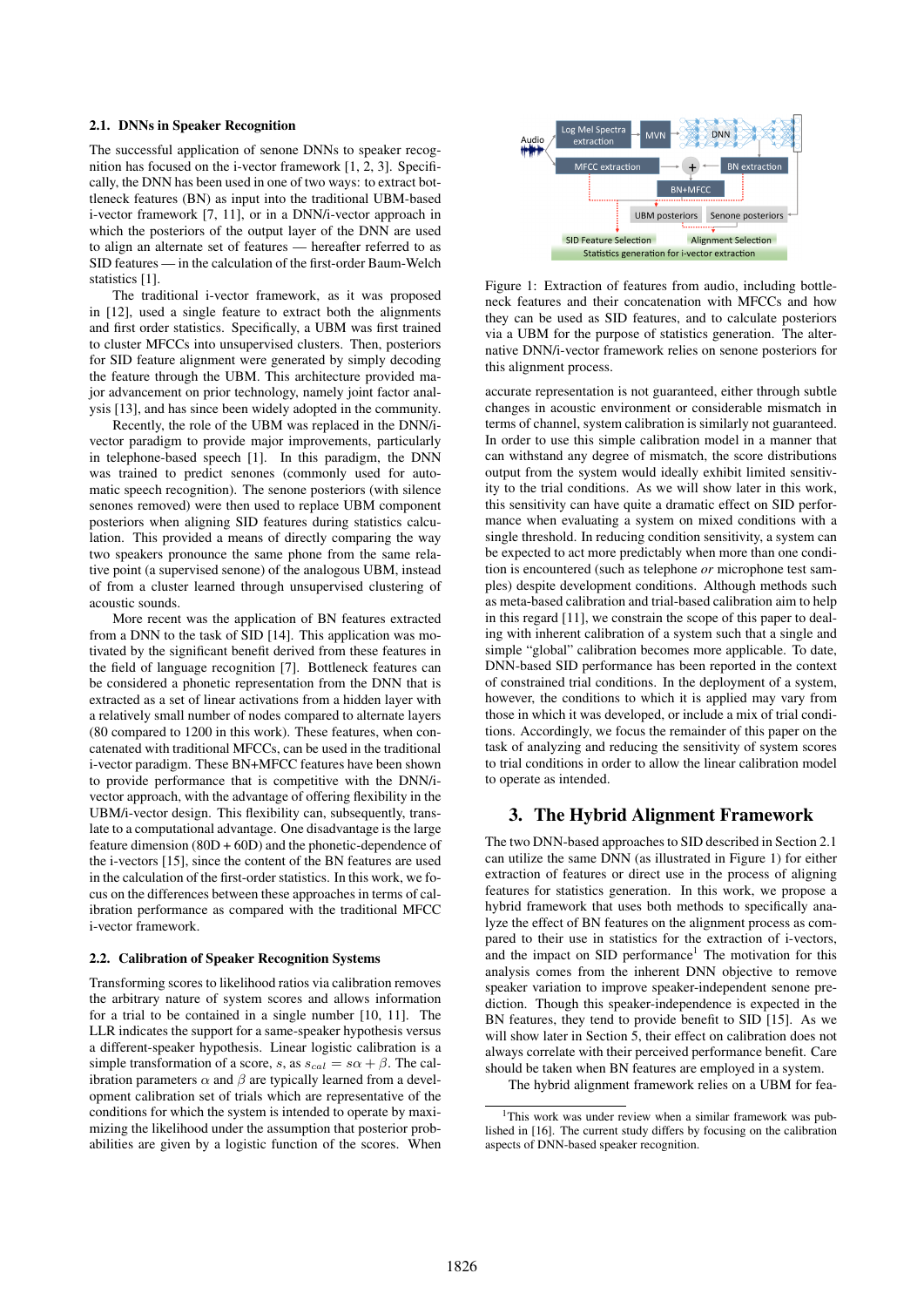ture alignment but exploits different features for the purpose of generating alignments as compared to those used in statistics calculation. This is an extension of our previous use of DNN senone posteriors  $\gamma$  for use in the calculation of statistics for the SID features. Specifically, instead of using the senone posteriors of a DNN trained in a supervised manner as in the DNN/i-vector approach in [1], the posteriors are calculated from a UBM trained using standard, unsupervised clustering. This UBM is trained using what we refer to as an "alignment" feature. The zero-order statistics for an audio file are given as the sum over the UBM posteriors  $\gamma$  from the alignment features extracted from the audio. These posteriors are then used with the corresponding SID feature, to calculate the first-order statistics. For i-vector extraction, these first-order statistics must be centralized. For this purpose, the mean and covariance is learned over a set of first-order and second-order statistics generated from the same data as used to train the UBM. One such implementation following in Figure 1 would use MFCC features as the SID features and the BN features to generate UBM posteriors for alignment of the SID features.

There are a number of anticipated benefits from this hybrid architecture. First, we are able to analyze the impact of DNNbased options for feature alignment and compare it to their impact of statistics generation for the task of SID. Secondly, in using different features for alignment compared to i-vector extraction, we can reduce computational requirements as compared to the use of concatenated features. Finally, the DNN/i-vector approach is constrained by the pre-defined number of senones used in DNN training, whereas the unsupervised clustering of bottleneck features allows for more flexibility in system design as it is not constrained in the same way.

## 4. Evaluation Protocol

Experiments in this work are based on the PRISM [17] and Speakers in the Wild (SITW) [18] corpora. Initial analysis experiments are conducted on PRISM using a gender-independent (GI) i-vector extractor [12] and GI classification via mixtureof probabilistic linear discriminative analysis (PLDA) models [19]. Noise-aware speech activity detection (SAD) was based on Gaussian mixture models (GMM) as previously used in [20]. All i-vectors were processed with mean and length normalization and LDA prior to PLDA [21]. In addition to the noise- and reverb-degraded audio of PRISM, we included transcoded audio files following the work in [22] for LDA and PLDA training. The test set was split in two partitions, based on speaker label, to provide both a calibration set and evaluation set. Performance metrics were evaluated on the latter.

In Section 5.3, we apply the GI system trained on PRISM data to the evaluation of the SITW dataset. This publicly available dataset contains speech from open source media from nearly 300 individuals. The audio poses significant challenges in terms of variation in real world conditions including clean interviews, red carpet interviews including babble, reverberant stadium conditions, outdoor conditions, and spontaneous noise. This variation results in severe cross-condition trials across a range of speech durations and also includes cross-gender trials. Readers are directed to [18] for more details on this database. The development partition of the SITW database was used to generate trial scores (2,597 target and 335,629 impostor trials) from which calibration parameters were learned and applied to the evaluation partition (3,658 target and 718,130 impostor trials) from which metrics were reported accordingly.

Several different features are used in this work. MFCCs

Table 1: Condition-dependent and pooled-trial EER  $(\%)$  /  $C_{llr}$ on the PRISM dataset from three systems with different alignment and SID feature options. Subscript int and phn denote an interview or phone call speaking style.

| Condition                              | <b>MFCC</b> | BN+MFCC      | DNN/iv      |
|----------------------------------------|-------------|--------------|-------------|
| tel-tel                                | 2.81 / .111 | 1.20 / .070  | 1.23 / .054 |
| $tel-mic_{int}$                        | 1.25 / .084 | 0.81 / 0.072 | 0.76 / .060 |
| $mic_{\text{int}}$ -mic <sub>phn</sub> | 2.70 / .177 | 1.68 / .162  | 1.63 / .118 |
| mic <sub>int</sub> -mic <sub>int</sub> | 2.36 / .131 | 2.06 / .141  | 1.87 / .117 |
| pooled                                 | 3.00 / 131  | 2.42 / 125   | 1.77/0.99   |

of 20 dimensions were contextualized with deltas and double deltas. BN features were extracted from a 5-layer DNN consisting of 1200 nodes in each hidden layer to predict 3494 senone outputs, while the second-to-last hidden layer — the bottleneck layer — was restrained to 80 dimensions. The input features for the DNN consisted of 40 log Mel filter bank energies along with the energies from seven frames either side of a frame for a contextualized feature of 600 dimensions. The DNNs were trained by using the same dataset as used in [6]. Similarly, the input features were mean and variance normalized over the full waveform to improve channel robustness. We use a single DNN in this work for both extraction of BN and generation of senone posteriors.

Two performance metrics are used in this work for both PRISM and SITW. We report Equal Error Rate (EER) to measure the discriminative power of a system and we analyze how well a system is calibrated across all operating points using a log-likelihood ratio cost metric,  $C_{llr}$  [10].

## 5. Results

This section analyzes the effect of different DNN-based SID approaches on calibration performance. Through analysis of different hybrid alignment framework inputs, it also provides direction into how to reduce score distribution conditionsensitivity and therefore increase the applicability of linear calibration.

#### 5.1. Condition-dependent Analysis

First, we provide condition-dependent results on the PRISM database for which the test set was divided into two equal partitions based on speaker ID in order to perform calibration, per Section 4. Performance metrics are reported on a per-condition basis, as well as on the set of scores formed by pooling all trials. This pooled case is of particular interest for the EER metric, since a single threshold must be applied irrespective of condition, and a poor EER relative to the trial-weighted average over individual conditions is an indicator that score distributions may exhibit condition dependence. Three systems were evaluated in this manner: the MFCC system, the featureconcatenated BN+MFCC system, and the DNN/i-vector system based on MFCCs (DNN/iv).

Firstly, we focus on the telephone-only (tel-tel) EER and  $Cl_{llr}$  results reported in Table 1, where we can observe a gain of 37–57% in performance metrics from systems that leverage BN features or the DNN directly for alignment over the MFCC system. This finding for EER aligns with numerous studies already conducted on telephone speech and DNN-based SID [1, 15, 6]. For the alternate conditions of PRISM, the EER of the BN+MFCC improves over MFCC between 13–38%.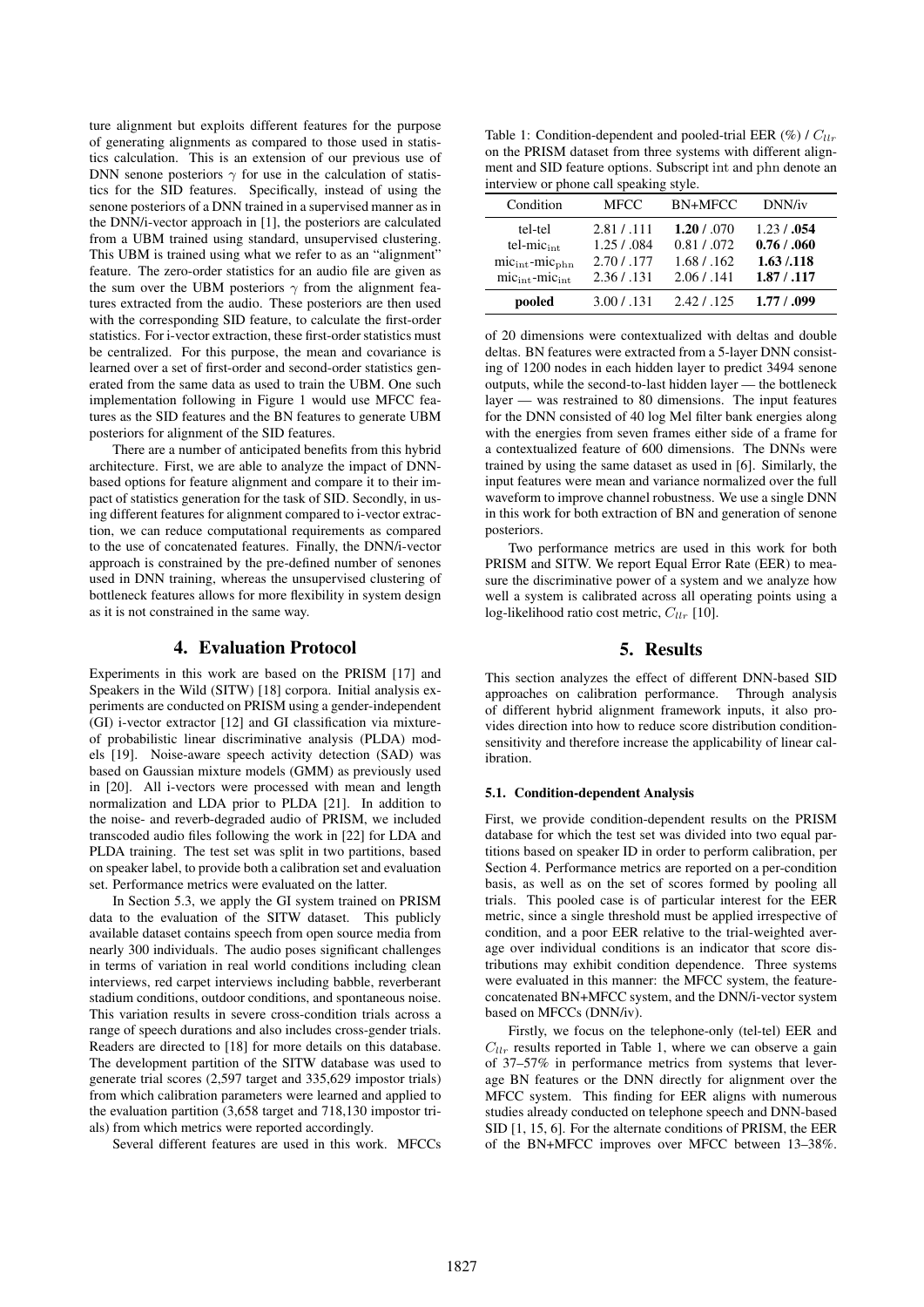Table 2: Performance in terms of EER  $(\%)/C_{llr}$  on the pooled trials of the PRISM dataset using different alignment and SID feature configurations in the hybrid alignment framework.

| Alignment          | <b>BN</b>    | <b>SID Feature</b><br>BN+MFCC | <b>MFCC</b>  |
|--------------------|--------------|-------------------------------|--------------|
| <b>UBM-MFCC</b>    | 4.43 / 184   | 3.40 / .151                   | 3.00 / 131   |
| UBM-BN             | 3.66 / 0.163 | 2.51 / 126                    | 1.90 / 0.101 |
| UBM-BN+MFCC        | 3.33/.154    | 2.42 / 125                    | 1.85 / .097  |
| <b>DNN</b> senones | 3.16 / .152  | 2.42.1.132                    | 1.77/0.99    |

This gain is slightly greater for the DNN/iv system<sup>2</sup>, which may be leveraging a larger supervector space (3494 senones vs 1024 UBM components). Of interest to this study is the way that calibration trends differ significantly between the two DNN-based approaches. The BN+MFCC system is similar to the MFCC system in terms of  $C_{llr}$  for all but the tel-tel condition, while the DNN/iv system offers an 11–33% calibration improvement. This calibration benefit is strongly conveyed in the results of the "pooled" trials. Here, we can observe a 19% and 5% improvement in EER and Cllr (respectively) from BN+MFCC over MFCC; in contrast, the DNN/iv system held corresponding improvements of 41% and 24%.

When comparing systems, we can observe that the difference between the pooled trial EER and the average condition EER for the BN+MFCC system is considerably greater than the MFCC or DNN/iv system. This indicates that the score distributions from each trial condition in the BN+MFCC system are sufficiently different to prevent a single threshold from providing adequate classification in this system.

#### 5.2. Alignment Features vs SID Features

Results in the previous section indicated a condition sensitivity in the BN+MFCC system. This sensitivity was not apparent in the MFCC or DNN/iv framework. This finding brings into question the role of each feature for the task of feature alignment versus that of first-order statistics used for i-vector extraction (i.e., the SID feature). To shed some light on the root cause of this issue, we ran systems using four different methods of feature alignment and three different SID feature configurations based on the hybrid alignment framework proposed in Section 3. Table 2 provides these comparisons in terms of EER and  $C_{llr}$ . Considering first the four methods of alignment generation, the use of DNN-based techniques for alignment is clearly an essential part of state-of-the-art technology, with MFCC-based alignments consistently providing a significant loss in performance irrespective of the choice of SID feature. When MFCCs are introduced alongside the BN features (BN+MFCC) for alignment, performance tends to improve. In contrast to the alignment feature, MFCC alone as the SID feature is optimal, and any inclusion of BN features in the firstorder statistics reduces calibration and discrimination performance in pooled trials. Given these findings, we can conclude that the hybrid alignment framework provides a means to leverage the benefits of bottleneck features for alignment while providing comparable calibration and discriminative performance across pooled trail conditions to that offered by the DNN/iv framework.

Table 3: Performance in terms of EER  $(\%)/C_{llr}$  on the pooled trials of the SITW dataset using different alignment and SID feature configurations in the hybrid alignment framework.

| <b>Alignment</b>   | <b>BN</b>    | <b>SID Feature</b><br>BN+MFCC | <b>MFCC</b>  |
|--------------------|--------------|-------------------------------|--------------|
| <b>UBM-MFCC</b>    | 13.81 / 435  | 12.22 / .392                  | 12.30 / .414 |
| UBM-BN             | 13.01 / 414  | 10.94 / 355                   | 10.19 / .348 |
| UBM-BN+MFCC        | 12.90 / .404 | 10.72 / .350                  | 9.46 / .312  |
| <b>DNN</b> senones | 11.65 / .378 | 10.55 / .337                  | 9.26 / 321   |

#### 5.3. Speakers in the Wild (SITW) Results

Results so far have been constrained to the PRISM dataset in which discrete trial conditions were analyzed individually as well as after pooling trials. The SITW database provides an interesting scenario in which "wild" audio from open-source media is the focus. Consequently, the concept of discrete categories does not exist, but rather a range of audio-degrading artifacts at different levels. The recognition of the same speaker across such varying conditions will require that limited condition sensitivity is exhibited from the speaker recognition system applied to the task. For this task, we apply the calibration models learned from the development set of SITW to the scores of the SITW evaluation data.

Table 3 presents the results of the pooled SITW metrics. As with the observed trends on the PRISM database, the DNN-based alignment techniques improve the performance over MFCC-based alignment irrespective of the choice of the SID features. Further, the addition of MFCCs to BN features for alignment improve performance over BN features. Consistently, we can observe that the MFCC alone as the SID feature is the best choice for both PRISM and SITW. On the challenging SITW corpus, the hybrid alignment framework using BN+MFCC for alignment and MFCCs as the SID feature provides comparable performance to the DNN/i-vector approach. This amounts to over a 22% relative improvement in both metrics on the SITW corpus over a MFCC-only system, and up to a 12% gain over the traditional BN+MFCC i-vector architecture.

#### 6. Conclusions

This article focused on the issue of calibration in current DNNbased speaker recognition algorithms and proposed a new hybrid alignment framework to address these issues. Using both PRISM and SITW databases, we demonstrated that DNN-based SID systems provide very good speaker discrimination power, when analyzed on a per-condition basis. However, the application of these systems to varying or unseen conditions poses a considerable issue with respect to calibrating at a given operating point. Through analysis of the bottleneck features in use for feature alignment and/or first-order statistics during i-vector extraction, we demonstrated that using BN features for statistics calculation stifles calibration by introducing condition sensitivity in the system score distributions. The proposed hybrid alignment framework uses BN features to generate alignments and applies these to non-BN features for first-order statistics calculation. This approach provided considerably more robust scores, with a 22% and 12% relative gain in calibration performance on PRISM and SITW, respectively, over the previous BN+MFCC i-vector architecture, and a computational advantage over prior DNN-based SID systems.

 $2$ This finding differs from our previous publication [6] in which the DNN/iv implementation using MVN features incorrectly applied MVN based on the whole waveform, instead of just speech frames.